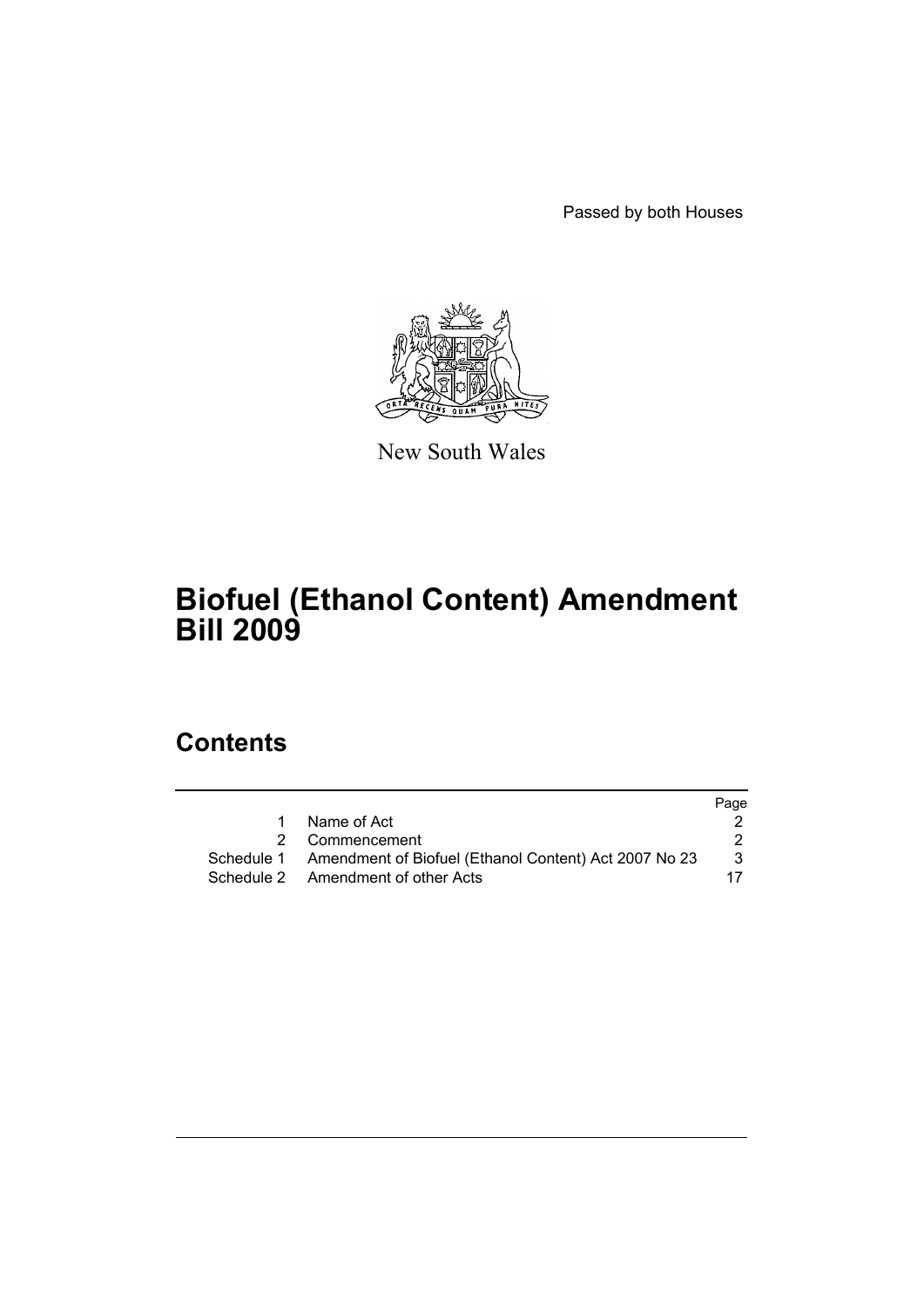*I certify that this public bill, which originated in the Legislative Assembly, has finally passed the Legislative Council and the Legislative Assembly of New South Wales.*

> *Clerk of the Legislative Assembly. Legislative Assembly, Sydney, , 2009*



New South Wales

# **Biofuel (Ethanol Content) Amendment Bill 2009**

Act No , 2009

An Act to amend the *Biofuel (Ethanol Content) Act 2007* to make further provision with respect to the required ethanol content in petrol sold in NSW and to make provision with respect to a required biodiesel content in diesel fuel; and for other purposes.

*I have examined this bill and find it to correspond in all respects with the bill as finally passed by both Houses.*

*Assistant Speaker of the Legislative Assembly.*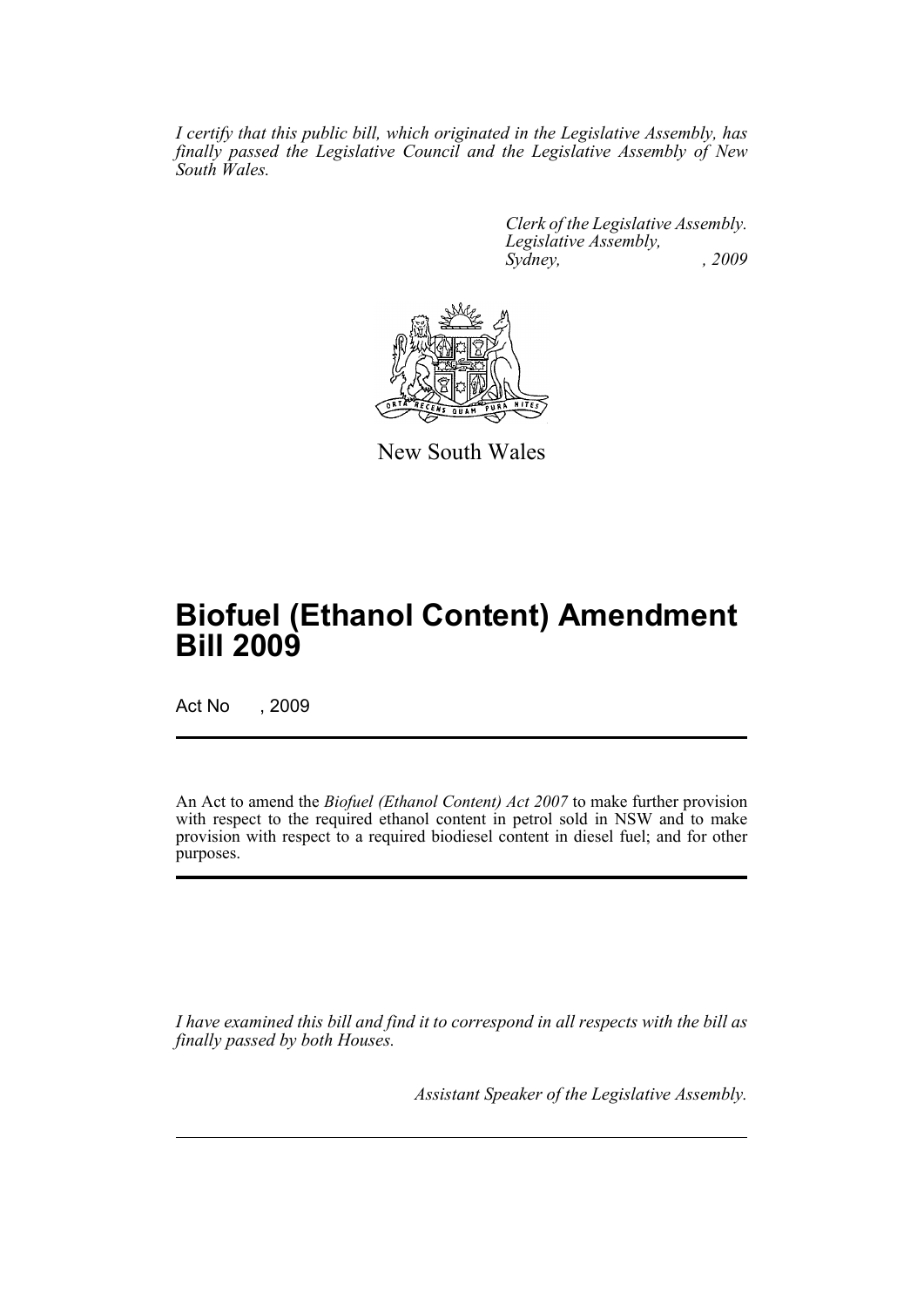# <span id="page-2-0"></span>**The Legislature of New South Wales enacts:**

# **1 Name of Act**

This Act is the *Biofuel (Ethanol Content) Amendment Act 2009*.

# <span id="page-2-1"></span>**2 Commencement**

This Act commences on a day or days to be appointed by proclamation.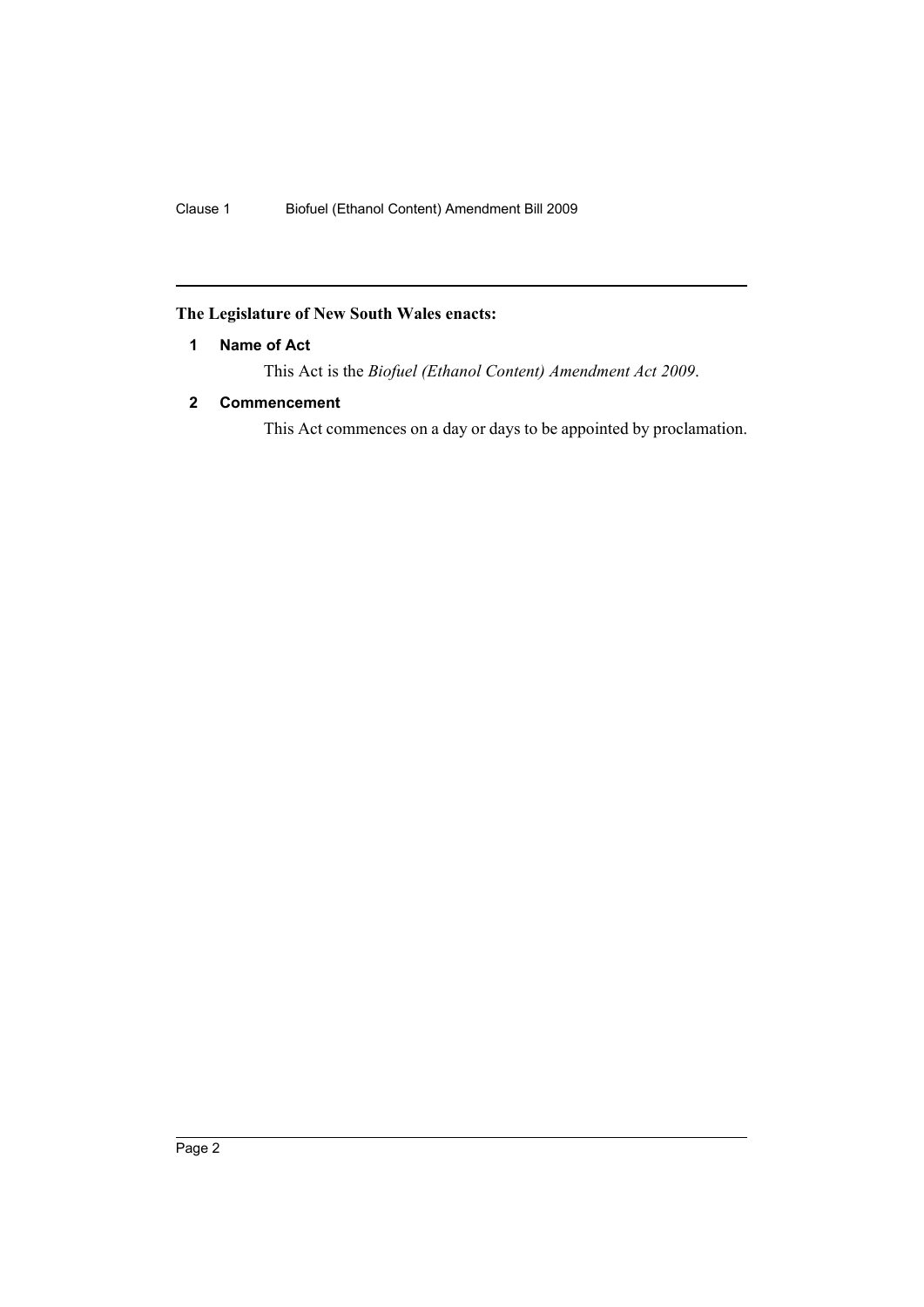Amendment of Biofuel (Ethanol Content) Act 2007 No 23 Schedule 1

# <span id="page-3-0"></span>**Schedule 1 Amendment of Biofuel (Ethanol Content) Act 2007 No 23**

#### **[1] Long title**

Omit "to provide for a minimum ethanol content requirement in respect of the total volume of petrol sales in the State".

Insert instead "to provide for a minimum ethanol and biodiesel content requirement in respect of petrol and diesel fuel sales in the State".

#### **[2] Section 1 Name of Act**

Omit "*Biofuel (Ethanol Content) Act 2007*". Insert instead "*Biofuels Act 2007*".

#### **[3] Section 3 Definitions**

Insert in alphabetical order in section 3 (1):

*biodiesel* means a diesel fuel obtained by esterification of oil derived from plants or animals.

*biodiesel blend* means diesel fuel that contains biodiesel (such as the fuel known as B5).

*biofuel sustainability standard* means a standard, in respect of the sustainable manufacture of ethanol or biodiesel, prescribed by the regulations for the purposes of this definition.

*diesel fuel* means a petroleum-based fuel (whether or not containing biodiesel) for internal combustion engines that is sold as diesel fuel or as a biodiesel blend.

*E10* means petrol-ethanol blend that contains between 9% and 10% ethanol by volume, being ethanol that complies with a biofuel sustainability standard.

*ethanol* means ethanol derived from renewable biological feedstock.

*fuel wholesaler* means a person engaged in a business of selling petrol or diesel fuel for resale (whether or not that business also involves the sale of petrol or diesel fuel by retail).

*major retailer* is defined in section 4A.

*minimum biofuel requirement* means a requirement imposed by section 6, 7 or 8.

*regular unleaded petrol* means unleaded petrol that has a research octane number of less than 95.

*volume fuel seller* means a major retailer or primary wholesaler.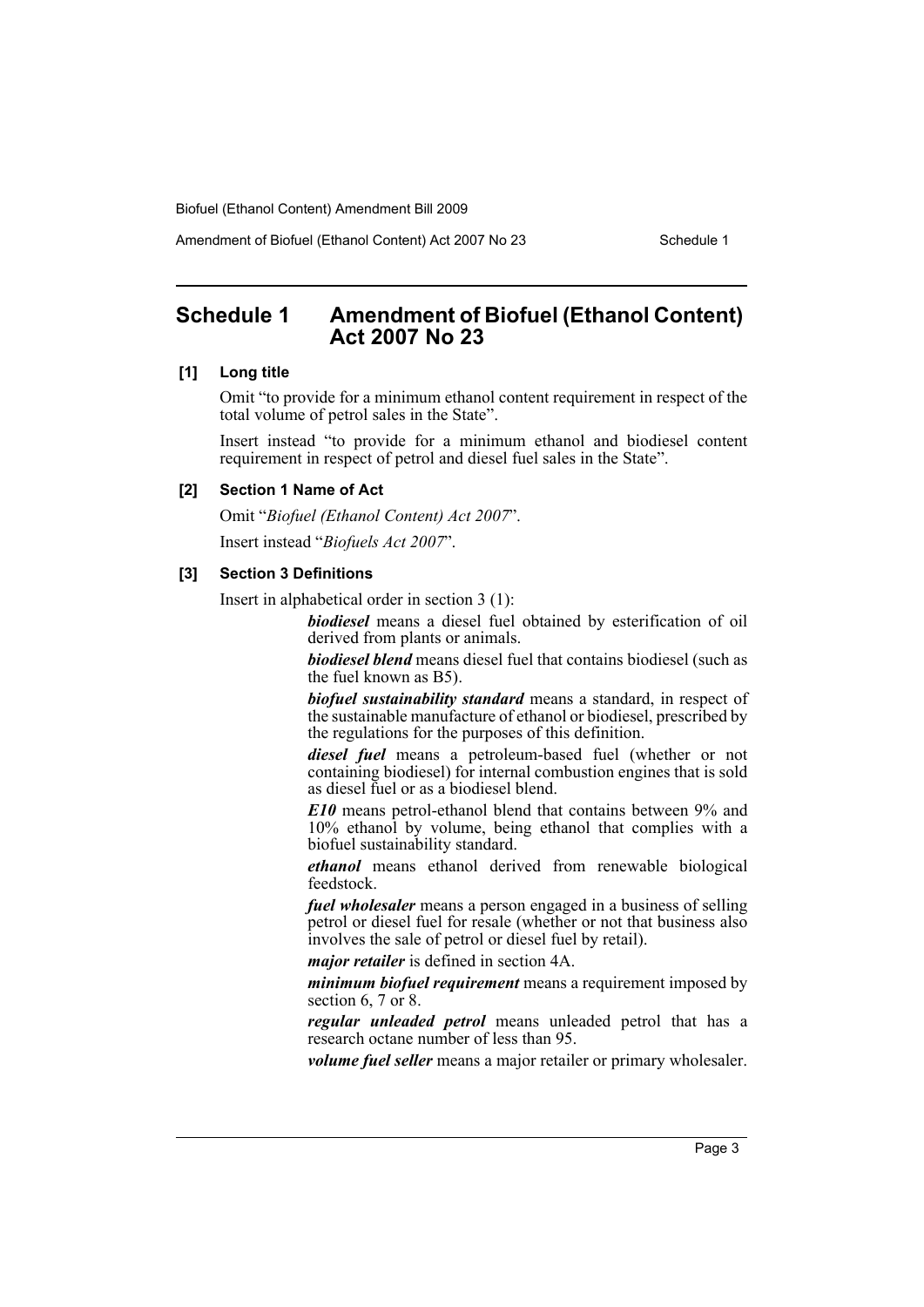Schedule 1 Amendment of Biofuel (Ethanol Content) Act 2007 No 23

#### **[4] Section 3 (1), definition of "Expert Panel"**

Omit "section 20". Insert instead "section 24".

**[5] Section 3 (1), definition of "petrol wholesaler"** Omit the definition.

#### **[6] Section 3 (1), definition of "relevant period"**

Omit the definition. Insert instead: *relevant period*—see subsection (1A).

## **[7] Section 3 (1A)**

Insert after section 3 (1):

(1A) Each of the 3-month periods that starts at the beginning of October, January, April and July in each year is a *relevant period* for the purposes of this Act. The regulations can change what is a *relevant period* for the purposes of this Act.

#### **[8] Section 4**

Omit the section. Insert instead:

#### **4 Primary wholesalers**

(1) In this Act:

*primary wholesaler* means a fuel wholesaler who operates or supplies petrol or diesel fuel from any of the following facilities (whether or not in New South Wales) in connection with fuel wholesaling:

- (a) an oil refinery,
- (b) a shipping facility,
- (c) a facility to which petrol or diesel fuel is shipped by pipeline from an oil refinery or a shipping facility,
- (d) a facility to which petrol or diesel fuel is supplied by pipeline from a facility referred to in paragraph  $(c)$ .
- (2) The regulations may include any other fuel wholesaler or class of fuel wholesalers in the definition of *primary wholesaler*.
- (3) A regulation under subsection (2) may apply to a fuel wholesaler generally or may be limited so as to apply only to the primary wholesaling of petrol or to the primary wholesaling of diesel fuel.
- (4) The regulations may exclude a person or class of persons from the definition of *primary wholesaler*.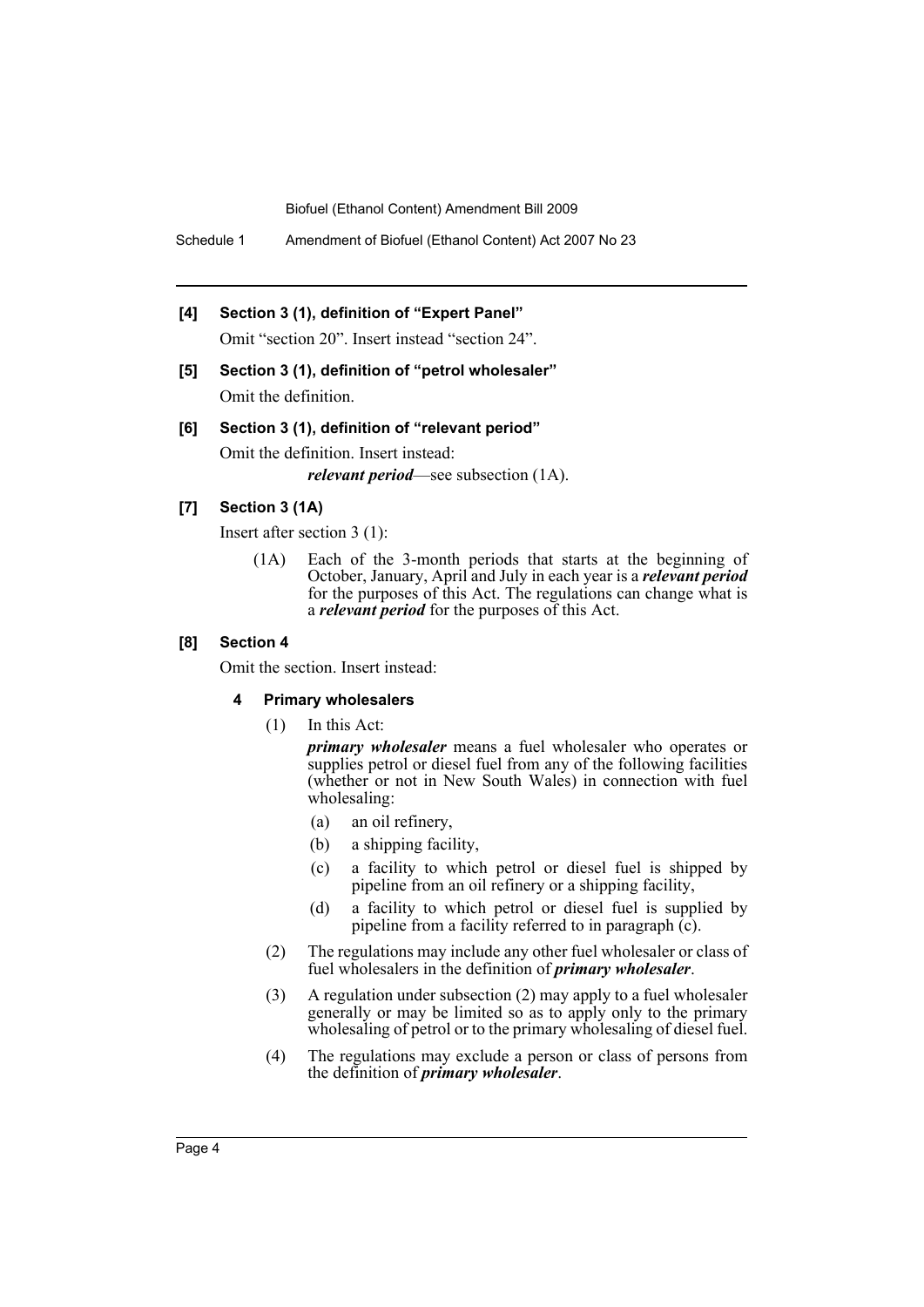## **[9] Section 4A**

Insert after section 4:

#### **4A Major retailers**

- (1) In this Act: *major retailer* means a person who operates or controls the operation of more than 20 service stations.
- (2) The regulations may include any other person or class of persons in the definition of *major retailer*.
- (3) The regulations may exclude a person or class of persons from the definition of *major retailer*.
- (4) In this section, *service station* means a building or place used for the fuelling of motor vehicles involving the sale by retail of petrol or diesel fuel, whether or not any other fuel or other product is sold there and whether or not the building or place is used for any other purpose.

#### **[10] Section 5 Act applies only to sales to person in NSW or for delivery in NSW**

Omit "petrol by a primary wholesaler" from section 5 (1).

Insert instead "petrol or diesel fuel by a volume fuel seller".

#### **[11] Section 5 (2) and (3)**

Insert "or diesel fuel" after "petrol" wherever occurring.

## **[12] Section 5 (2A)**

Insert after section 5 (2):

(2A) Sections 6 and 7 do not apply to a sale of petrol or diesel fuel by a primary wholesaler to a major retailer.

## **[13] Parts 2 and 3**

Omit the Parts. Insert instead:

# **Part 2 Minimum biofuel requirements**

## **6 Minimum ethanol requirement for volume fuel sellers**

(1) A volume fuel seller must ensure that the volume of ethanol sold by the seller (in petrol-ethanol blend) during a relevant period is not less than the minimum ethanol percentage of the total volume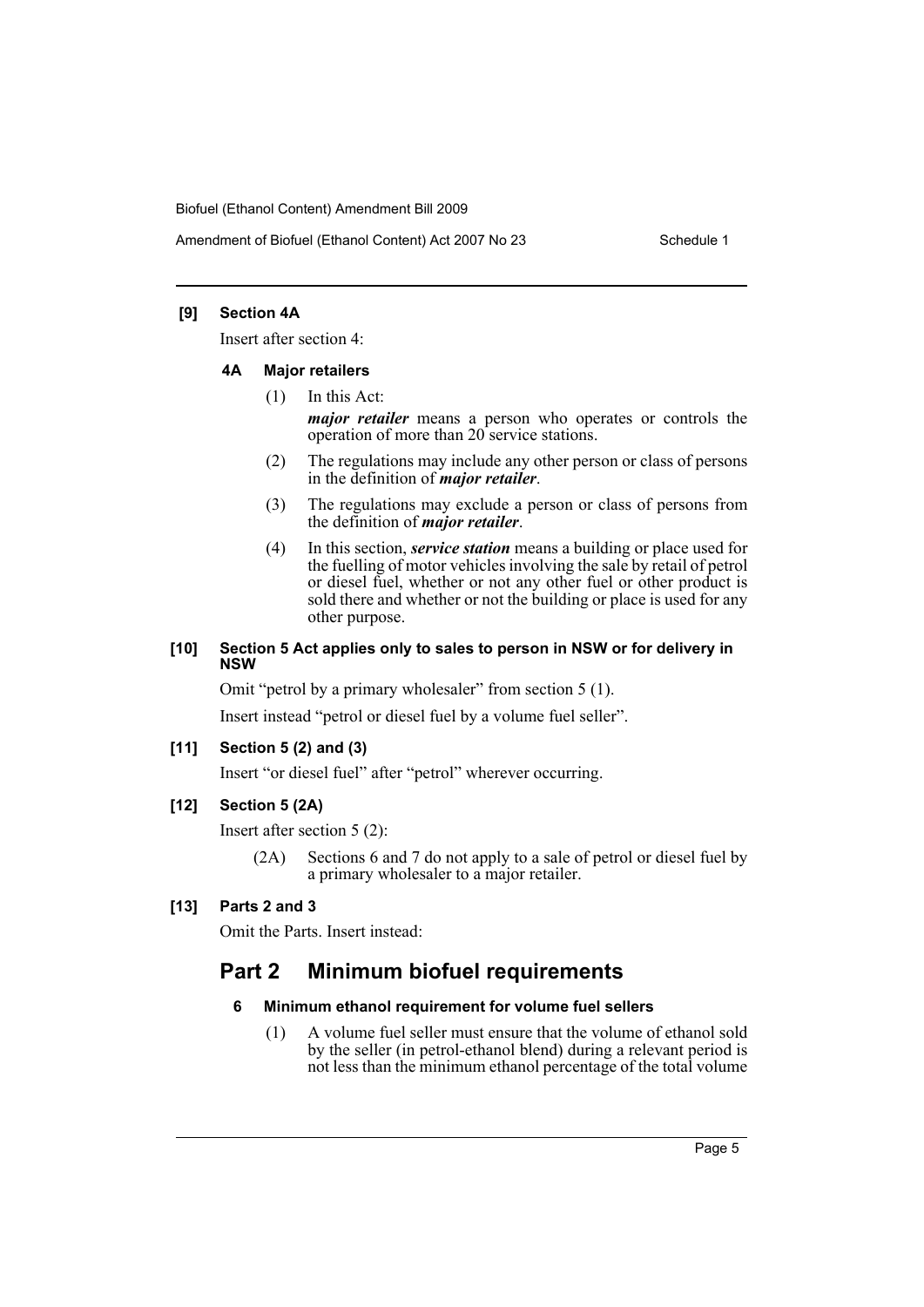of all petrol (including petrol-ethanol blend) sold by the seller during the relevant period.

- (2) The *minimum ethanol percentage* is:
	- (a) 2% for any relevant period before a relevant period to which paragraph (b) or (c) applies, or
	- (b) 4% for a relevant period that starts on or after 1 January 2010 other than a relevant period to which paragraph (c) applies, or
	- (c) 6% for a relevant period that starts on or after 1 January 2011.
- (3) Only ethanol that complies with a biofuel sustainability standard may be counted towards the volume of ethanol sold for the purposes of this section.

#### **7 Minimum biodiesel requirement for volume fuel sellers**

- (1) A volume fuel seller must ensure that the volume of biodiesel sold by the seller (in biodiesel blend) during a relevant period is not less than the minimum biodiesel percentage of the total volume of all diesel fuel (including biodiesel blend) sold by the seller during the relevant period.
- (2) The minimum biodiesel percentage is:
	- (a) 2% for any relevant period before a relevant period to which paragraph (b) applies, or
	- (b) 5% for a relevant period that starts on or after 1 January 2012.
- (3) Only biodiesel that complies with a biofuel sustainability standard may be counted towards the volume of biodiesel sold for the purposes of this section.

#### **8 Regular unleaded petrol to be E10**

(1) A primary wholesaler must not sell regular unleaded petrol unless the petrol is E10.

**Note.** *E10* is defined in section 3 (1) to mean petrol-ethanol blend that contains between 9% and 10% ethanol by volume, being ethanol that complies with a biofuel sustainability standard.

(2) This section takes effect on 1 July 2011 or on a later date that is prescribed by the regulations as the start date for the purposes of this section.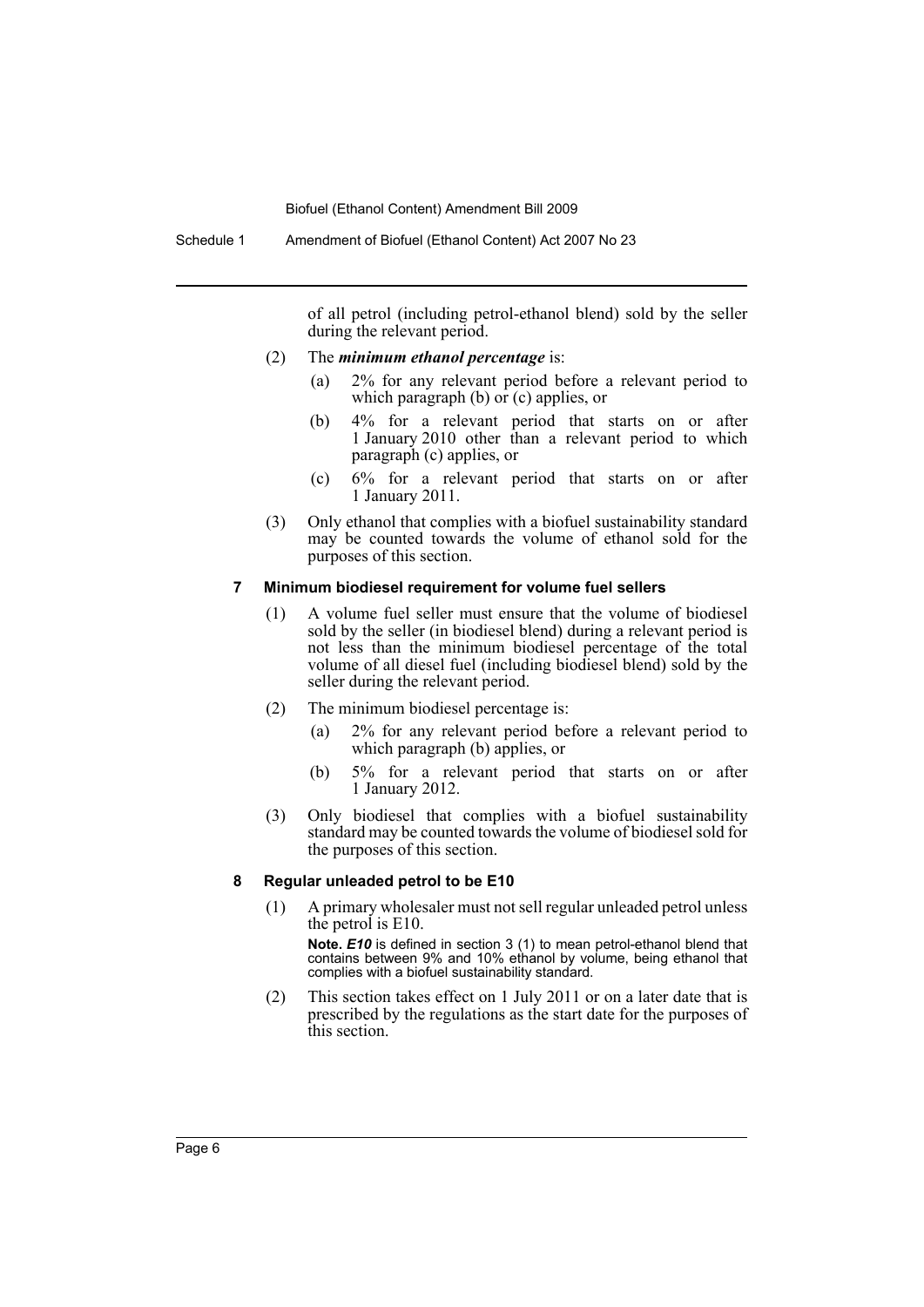Amendment of Biofuel (Ethanol Content) Act 2007 No 23 Schedule 1

- (3) A regulation to prescribe a date as a later start date for the purposes of this section cannot be made except on the recommendation of the Minister. The Minister is not to recommend the making of such a regulation unless the Minister has first obtained the advice of the Expert Panel on the proposed regulation.
- (4) In providing its advice, the Expert Panel is to consult with the relevant industry about the proposed start date.
- (5) This section does not apply in respect of sales of petrol by a primary wholesaler to a person who is the holder of an E10 exemption under section  $16$ , in accordance with any conditions of that exemption.

# **9 Method for determining volumes of petrol and biodiesel**

- (1) For the purpose of determining the volume of petrol sold by a volume fuel seller, the volume of petrol that is petrol-ethanol blend is to be determined as the combined volume of petrol and ethanol in the petrol-ethanol blend (that is, by including the volume of the ethanol).
- (2) For the purpose of determining the volume of diesel fuel sold by a volume fuel seller, the volume of diesel fuel that is biodiesel blend is to be determined as the combined volume of diesel fuel and biodiesel in the biodiesel blend (that is, by including the volume of the biodiesel).
- (3) The regulations may provide for the way in which the volume of petrol, ethanol, diesel fuel and biodiesel is to be determined for the purposes of this Act.

# **Part 3 Compliance**

# **10 Offence—failure to comply with minimum biofuel requirements**

- (1) A person who fails to comply with a minimum biofuel requirement is guilty of an offence. Maximum penalty:
	- (a) in the case of a first offence—100 penalty units, or
	- (b) in the case of a second or subsequent offence—1,000 penalty units.
- (2) It is a defence to a prosecution for a failure to comply with a minimum biofuel requirement if the defendant proves that the defendant took all reasonable steps to comply with the requirement.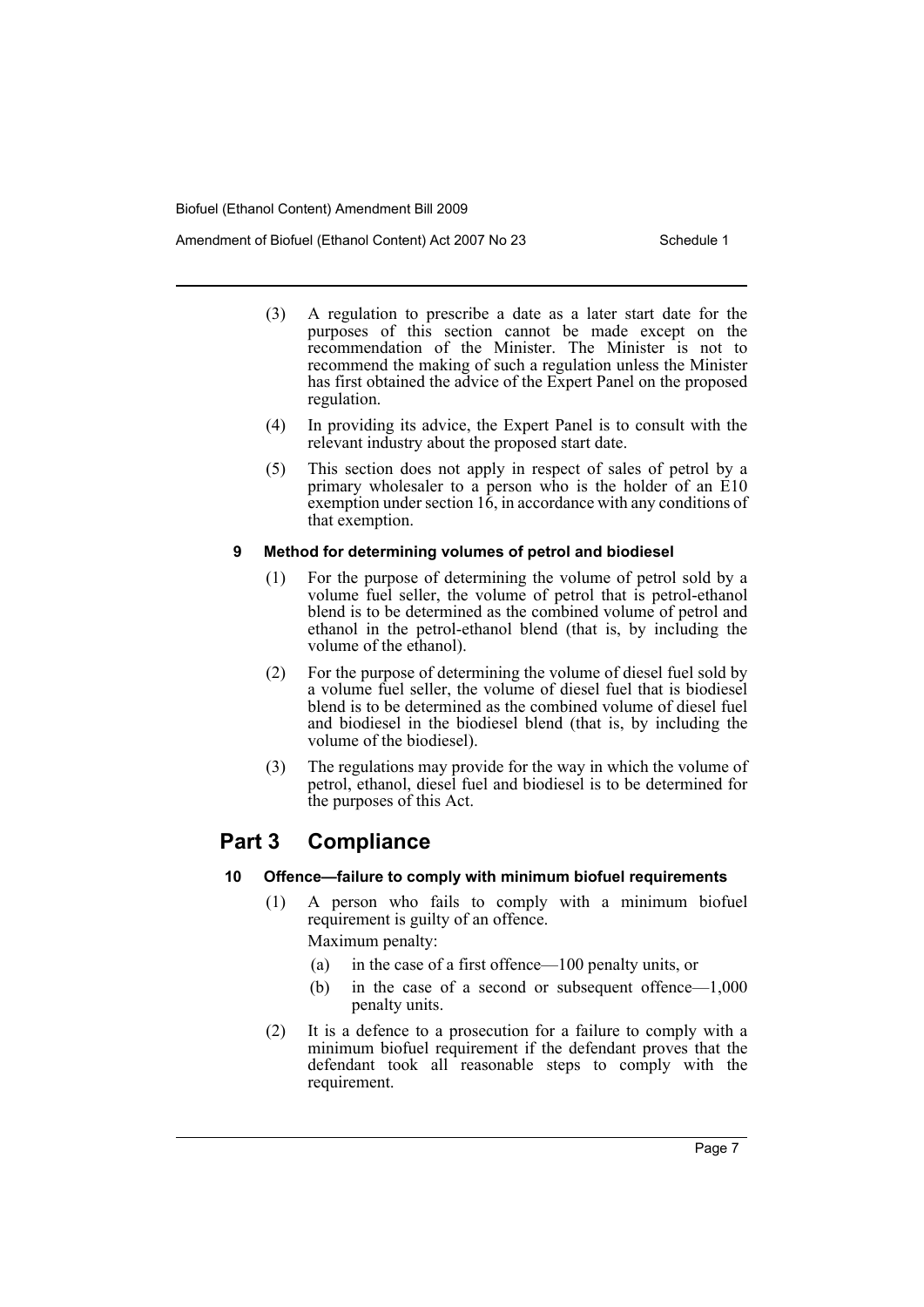Schedule 1 Amendment of Biofuel (Ethanol Content) Act 2007 No 23

- (3) The regulations may make provision for or with respect to prescribing actions the taking of which by a volume fuel seller will constitute the taking of reasonable steps to comply with a biofuel requirement.
- (4) The regulations do not prevent a volume fuel seller from proving that other actions taken by the volume fuel seller constitute the taking of reasonable steps to comply with a biofuel requirement.

# **11 Returns by volume fuel sellers**

- (1) A volume fuel seller must furnish a return to the Director-General within 1 month after the end of each relevant period.
- (2) The return is to specify the following information in respect of sales of petrol and diesel fuel by the volume fuel seller during the relevant period:
	- (a) the total volume of petrol sold (including petrol-ethanol blend),
	- (b) the total volume of ethanol sold (in the form of petrol-ethanol blend),
	- (c) the total volume of diesel fuel sold (including biodiesel blend),
	- (d) the total volume of biodiesel sold (in the form of biodiesel blend),
	- (e) such other information as may be prescribed by the regulations.
- (3) The return is to be in such form as the Director-General may from time to time require and notify to volume fuel sellers.

#### **12 Keeping of records by volume fuel sellers**

- (1) A volume fuel seller must keep such records in respect of sales of petrol and diesel fuel by the volume fuel seller as may be necessary to enable the volume fuel seller to furnish the returns required by section 11.
- (2) Those records are to include records of such transactions and other matters in connection with petrol and diesel fuel sales as the regulations may require.
- (3) The regulations may prescribe the form and manner in which records are to be kept and the period for which records are to be retained.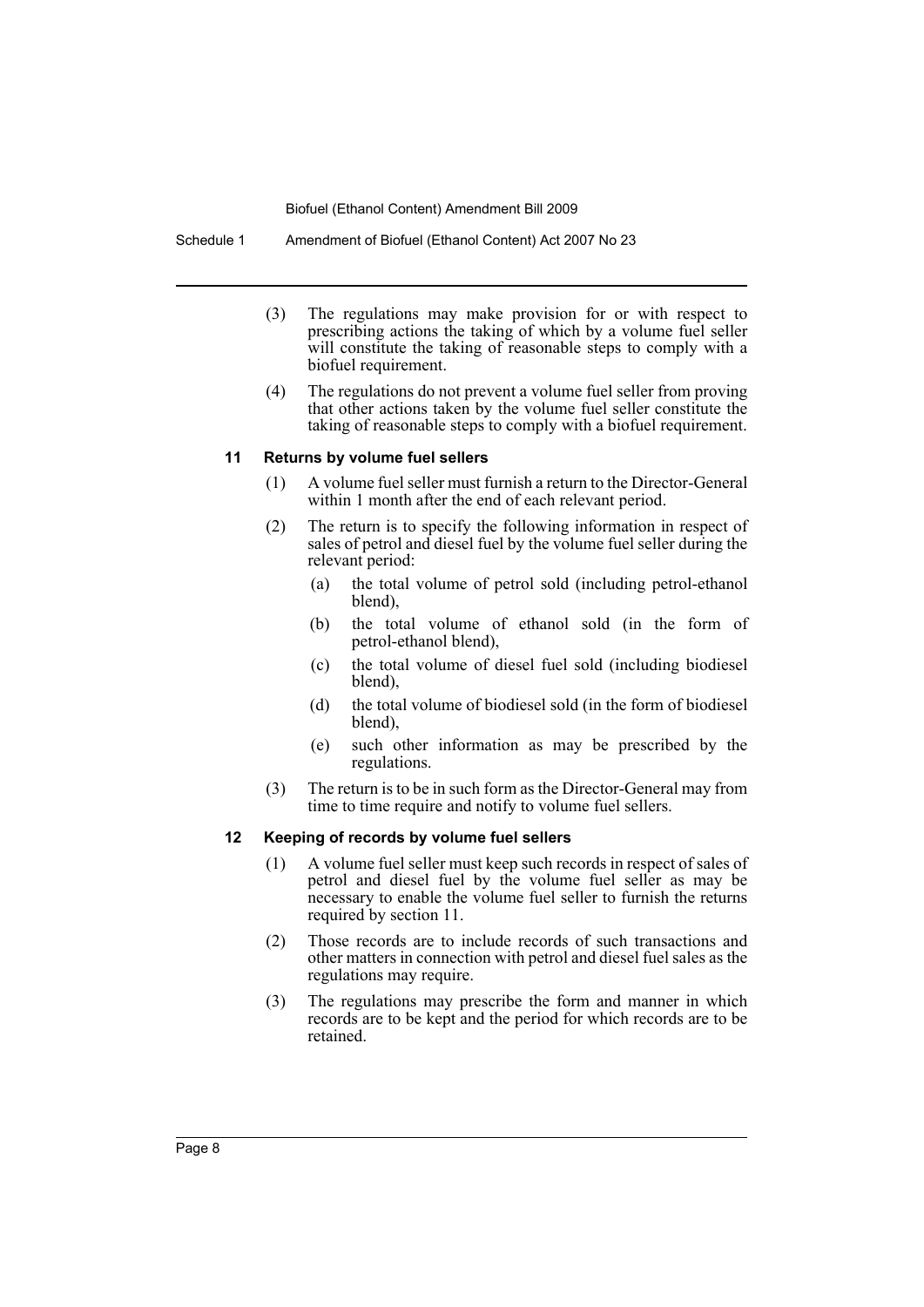#### **13 Offence—failure to furnish returns or keep records**

- (1) A person who fails to furnish a return in compliance with section 11 or who in purported compliance with that section furnishes a return containing information that the person knows (or ought reasonably to know) is false or misleading in a material particular is guilty of an offence. Maximum penalty:
	- (a) in the case of a first offence—100 penalty units, or
	- (b) in the case of a second or subsequent offence—1,000 penalty units.
- (2) A person who fails to keep and retain records in compliance with section 12 or who in purported compliance with that section makes a record containing information that the person knows (or ought reasonably to know) is false or misleading in a material particular is guilty of an offence.

Maximum penalty:

- (a) in the case of a first offence—100 penalty units, or
- (b) in the case of a second or subsequent offence—1,000 penalty units.
- (3) It is a defence to a prosecution for a failure to keep and retain records in compliance with section 12 if the defendant proves that the defendant had a reasonable excuse for the failure.

#### **14 Compliance reporting by Minister**

- (1) The Minister may from time to time publish information about compliance with the requirements of this Act by volume fuel sellers.
- (2) Without limiting this section, the Minister may publish the names of volume fuel sellers who fail to comply with any provision of this Act, together with information about the nature and extent of any such failure.
- (3) Information published under this section can include a copy of any return furnished under this Act by a volume fuel seller.
- (4) The regulations can prohibit the publication under this section of specified information or information of a specified kind, for the purpose of protecting commercial in confidence information.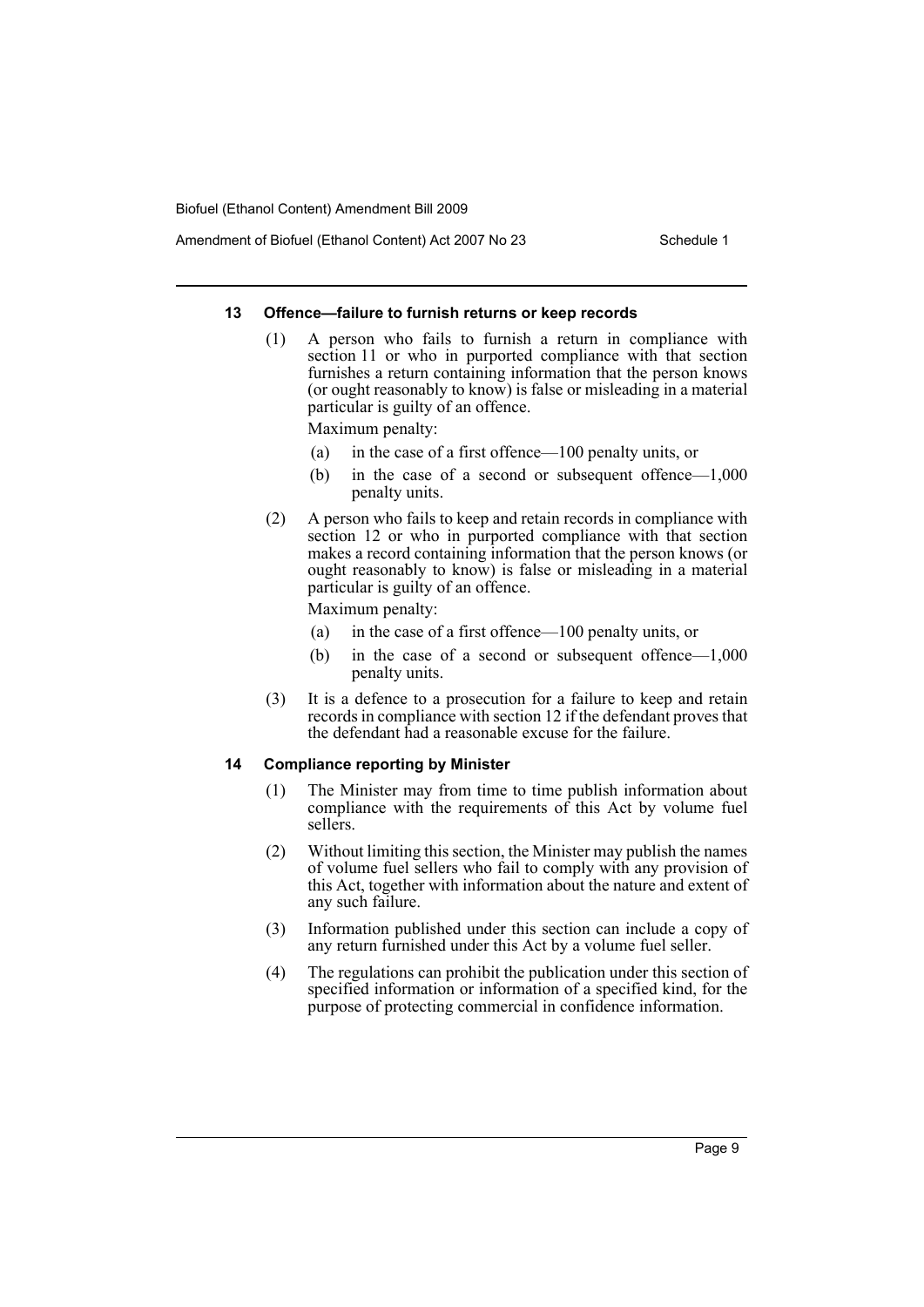Schedule 1 Amendment of Biofuel (Ethanol Content) Act 2007 No 23

#### **15 Exemptions from minimum biofuel requirements**

- (1) The Minister may by order in writing exempt a specified person from compliance with a minimum biofuel requirement if the Minister is satisfied that:
	- (a) compliance by the person with the requirement is uneconomic because of the price at which the person is reasonably able to obtain ethanol or biodiesel, or
	- (b) circumstances exist that are prescribed by the regulations as justifying exempting the person from compliance with the requirement.
- (2) The Minister is not to grant an exemption without first referring the proposed exemption to the Expert Panel for advice and considering the advice of the Expert Panel on the proposed exemption.
- (3) An exemption can be granted subject to conditions.
- (4) An exemption can be granted as a partial exemption specifying a percentage that is less than the minimum ethanol percentage or minimum biodiesel percentage applicable under section 6 or 7 (with the result that the relevant section then applies to require that the volume of petrol or diesel fuel sold by the volume fuel seller during a relevant period covered by the exemption is not less than that specified percentage of the total volume of all petrol or diesel fuel sold by the volume fuel seller during the relevant period).
- (5) An exemption that is granted for a specified period remains in force for that period.
- (6) An exemption that is not granted for a specified period remains in force until it is revoked. The Minister may revoke such an exemption at any time by notice in writing to the volume fuel seller concerned.

**Note.** An exemption from compliance with a minimum biofuel requirement does not affect the obligation to comply with section 11 (Returns by volume fuel sellers) or 12 (Keeping of records by volume fuel sellers).

#### **16 Business specific exemptions from E10 requirement**

- (1) The Minister may by order in writing grant an E10 exemption to:
	- (a) a person who sells petrol by retail in the course of carrying on a small business if the Minister is satisfied that limiting the sales by the small business of regular unleaded petrol to E10 would cause the business significant hardship, or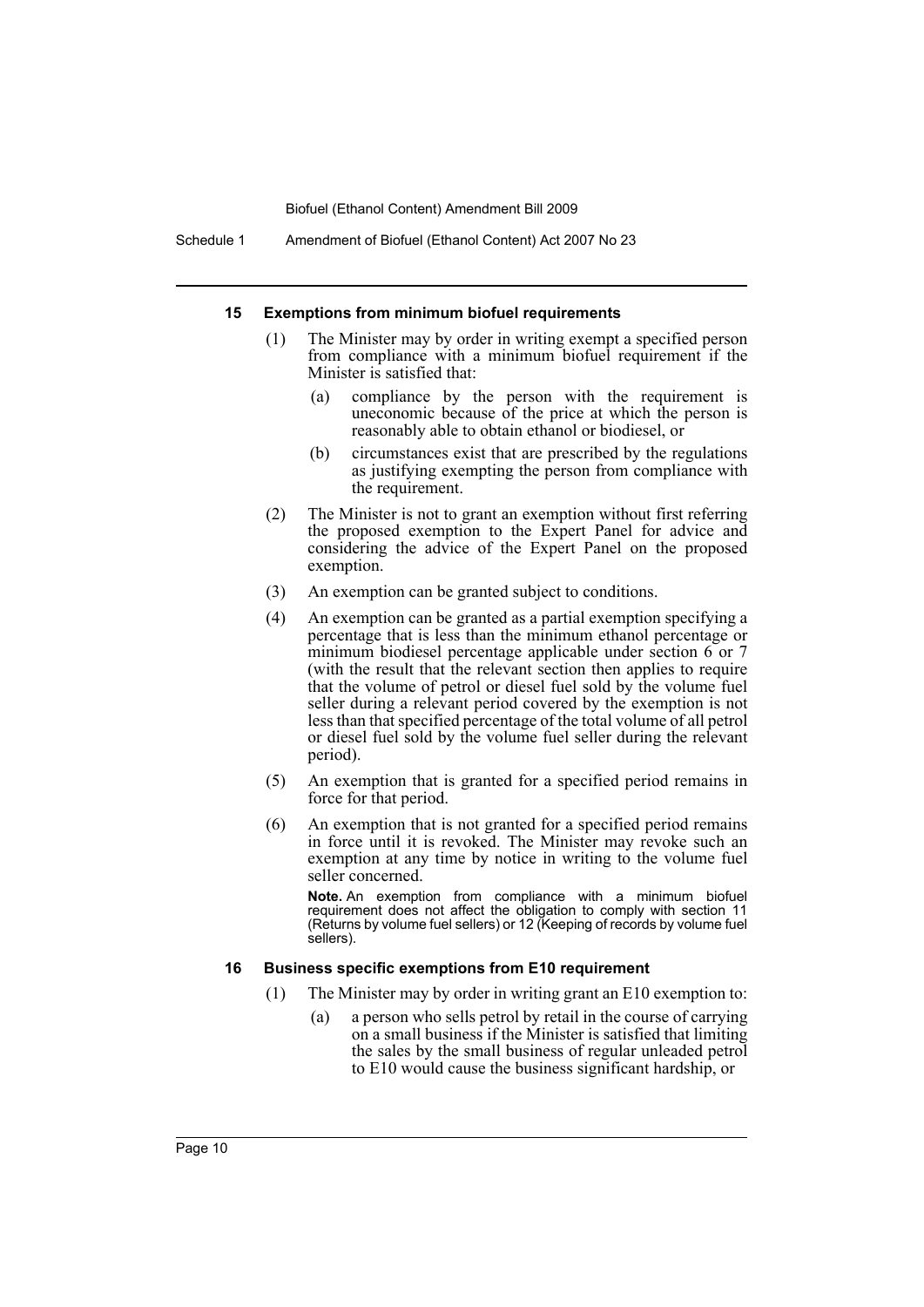Amendment of Biofuel (Ethanol Content) Act 2007 No 23 Schedule 1

- (b) a person who sells petrol by retail in the course of carrying on a business if the Minister is satisfied that the person sells petrol wholly or predominantly for the fuelling of vessels or watercraft (such as at a marina).
- (2) An E10 exemption entitles the person to be sold regular unleaded petrol that is not E10 and, accordingly, a primary wholesaler does not commit an offence under section 8 by selling regular unleaded petrol that is not E10 to the holder of an E10 exemption in accordance with any conditions of the exemption.
- (3) The Minister is not to grant an exemption without first referring the proposed exemption to the Expert Panel for advice and considering the advice of the Expert Panel on the proposed exemption.
- (4) An exemption from the E10 requirement can be granted subject to conditions.
- (5) An exemption from the E10 requirement that is granted for a specified period remains in force for that period.
- (6) An exemption from the E10 requirement that is not granted for a specified period remains in force until it is revoked. The Minister may revoke such an exemption at any time by notice in writing to the person concerned.
- (7) In this section, a *small business* means a business that has less than 20 employees.

#### **17 Suspension of minimum biofuel requirements**

- (1) The Minister may by order published in the Gazette suspend the operation of a minimum biofuel requirement if satisfied that compliance with that requirement:
	- (a) is uneconomic as a result of the price at which volume fuel sellers are reasonably able to obtain ethanol or biodiesel or industry-wide ethanol or biodiesel shortages, as appropriate, or
	- (b) may result in a risk to public health or safety, or
	- (c) may have an adverse effect on the retail price of petrol or diesel fuel for motorists, or
	- (d) may have an adverse effect on grain or food stock availability, or
	- (e) may substantially inflate grain or food stock prices, or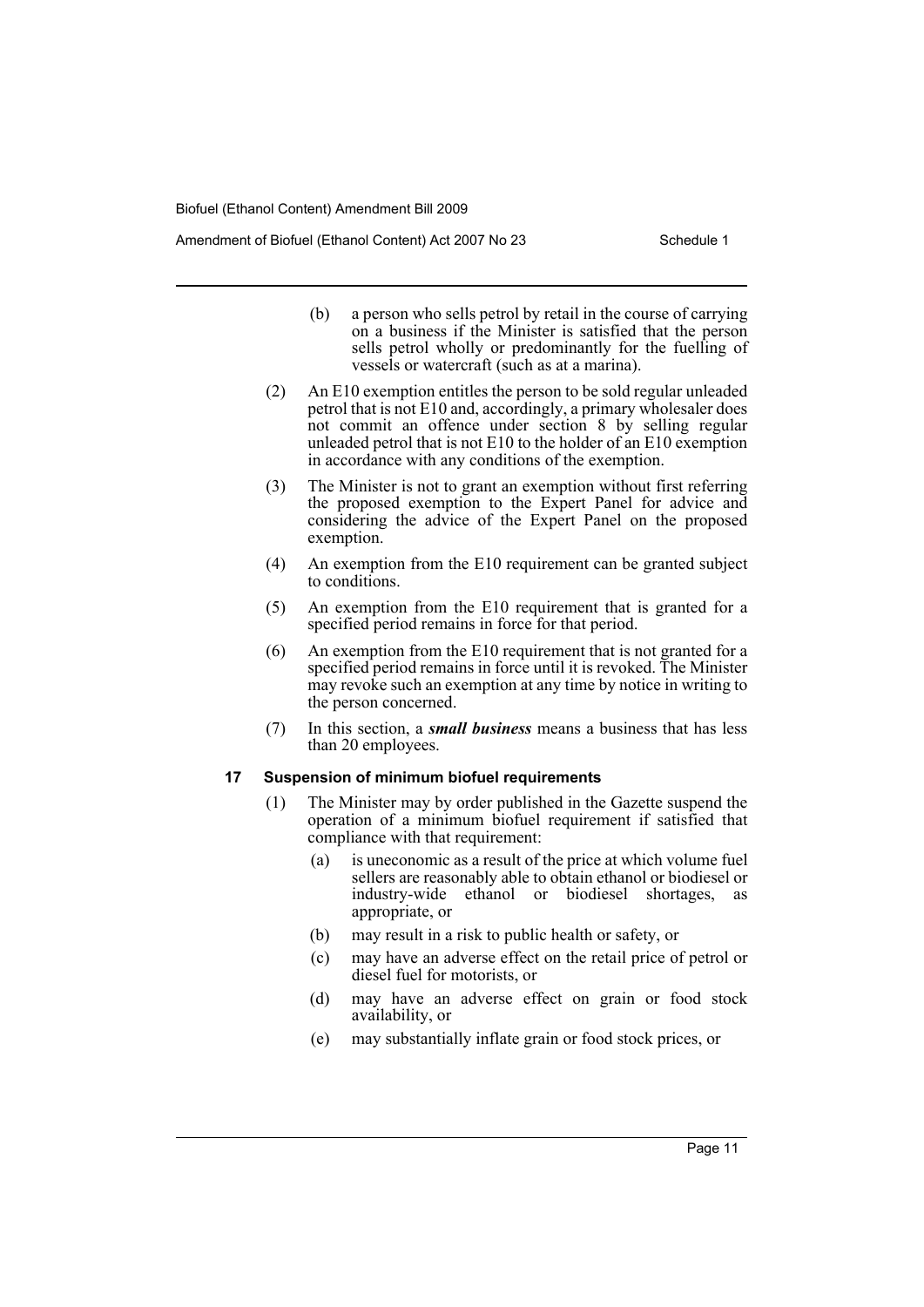- (f) may have a significant adverse environmental impact on water availability or quality, soil fertility and health or biodiversity, or
- (g) should be suspended for some other extraordinary reason.
- (2) The Minister is not to suspend the operation of a minimum biofuel requirement without first referring the proposed suspension to the Expert Panel for advice and considering the advice of the Expert Panel on the proposed suspension.
- (3) A suspension can be granted as a partial suspension specifying a percentage that is less than the minimum ethanol percentage or minimum biodiesel percentage applicable under section 6 or 7 (with the result that the relevant section then applies to require that the volume of ethanol or biodiesel sold by a volume fuel seller during a relevant period covered by the suspension is not less than that specified percentage of the total volume of all petrol or diesel fuel (as appropriate) sold by the volume fuel seller during the relevant period).
- (4) A suspension granted for a specified period remains in force for that period.
- (5) A suspension that is not granted for a specified period (an *indefinite suspension*) remains in force until it is revoked.
- (6) The Minister must keep an indefinite suspension under periodic review and must revoke the suspension when satisfied that grounds for the suspension no longer exist. The Minister revokes an indefinite suspension by notice in writing published in the Gazette.

**Note.** The suspension of operation of section 6 or 7 does not affect the obligation to comply with section 11 (Returns by volume fuel sellers) or 12 (Keeping of records by volume fuel sellers).

#### **[14] Existing sections 14–28**

Renumber as sections 18–32.

#### **[15] Section 19 Power of investigator to obtain information, records and evidence (as renumbered by Schedule 1 [14])**

Omit "primary wholesaler" from section 19 (2) (a).

Insert instead "volume fuel seller".

## **[16] Section 19 (2) (b) (as renumbered by Schedule 1 [14])**

Omit "petrol by a primary wholesaler".

Insert instead "petrol or diesel fuel by a volume fuel seller".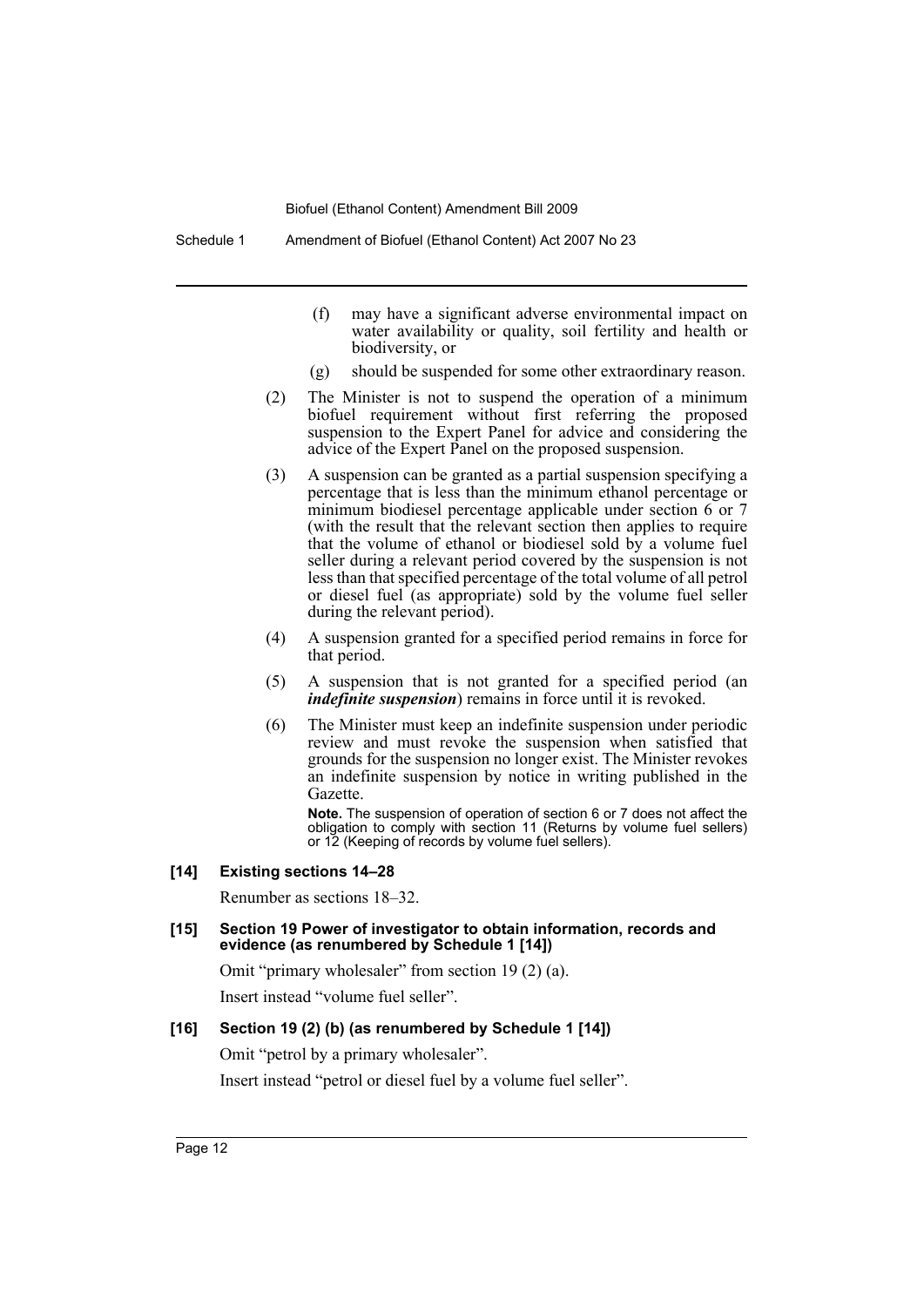- **[17] Section 20 Powers of investigators (as renumbered by Schedule 1 [14])** Omit "primary wholesaler" from section 20 (2) (a). Insert instead "volume fuel seller".
- **[18] Section 20 (2) (b) (as renumbered by Schedule 1 [14])** Omit "petrol by a primary wholesaler". Insert instead "petrol or diesel fuel by a volume fuel seller".
- **[19] Section 20 (3) (a) and (c) (as renumbered by Schedule 1 [14])** Insert "or diesel fuel" after "petrol" wherever occurring.
- **[20] Section 23 Registration of volume fuel sellers (as renumbered by Schedule 1 [14])**

Omit "primary wholesalers" wherever occurring in section 23 (1) and (2). Insert instead "volume fuel sellers".

# **[21] Section 23 (2) (e) (as renumbered by Schedule 1 [14])**

Omit "primary wholesaler". Insert instead "volume fuel seller".

## **[22] Section 24 (as renumbered by Schedule 1 [14])**

Omit the section. Insert instead:

## **24 Expert Panel**

- (1) An Expert Panel is established consisting of the following as members of the Expert Panel:
	- (a) the Department heads of the Department of Lands, the Department of State and Regional Development, the Department of Primary Industries, the Department of Environment and Climate Change and the Department of Commerce, or their nominees,
	- (b) the Secretary of the Treasury or the Secretary's nominee.
- (2) The Director-General of the Department of Lands or that Director-General's nominee is to chair the Expert Panel.
- (3) The function of the Expert Panel is to provide advice to the Minister on:
	- (a) any proposal referred to the Panel by the Minister for the granting of an exemption from, or the suspension of, the operation of a minimum biofuel requirement, and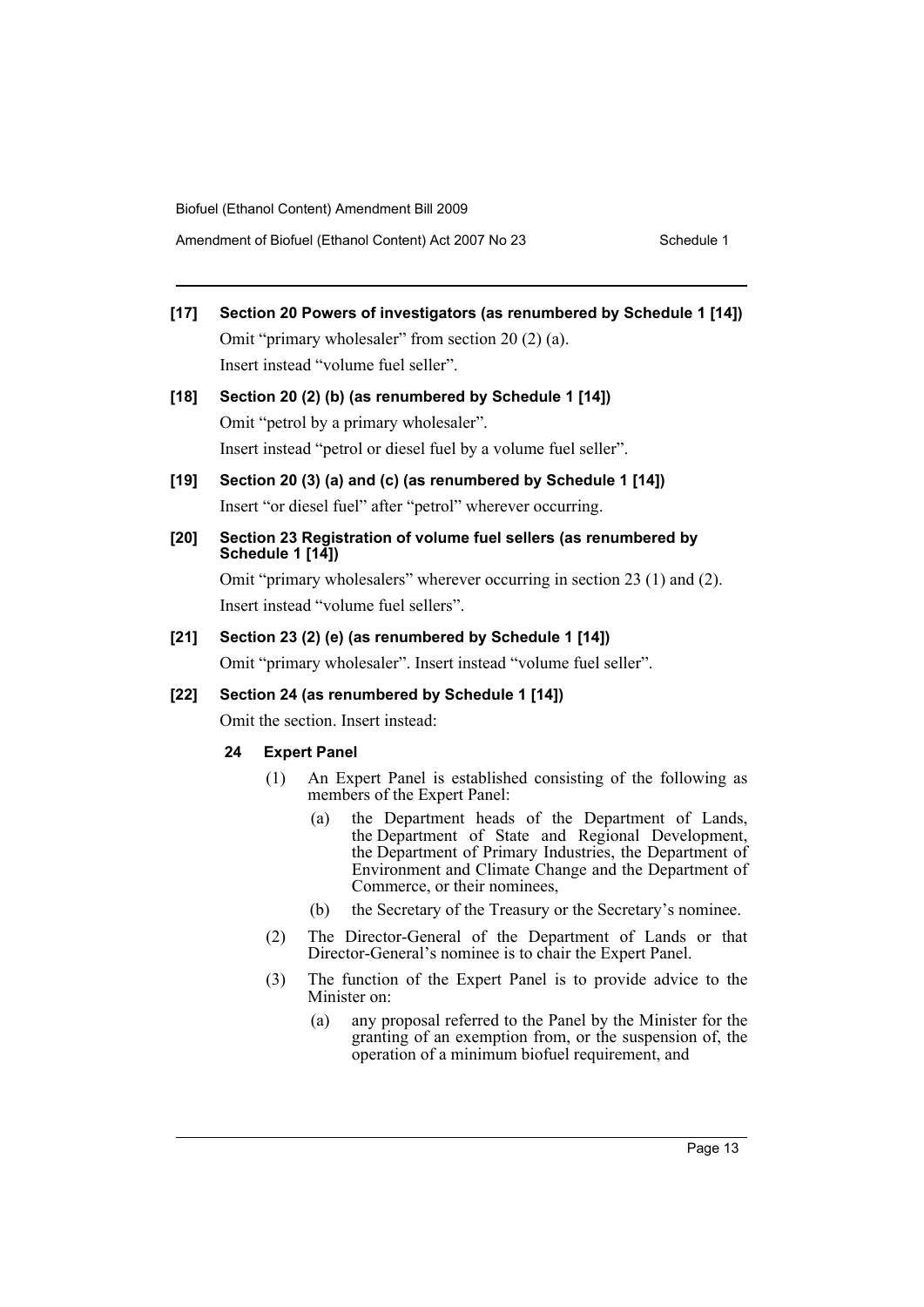- (b) any proposal referred to the Panel by the Minister for the start date of a regulation under section 8 (2), and
- (c) such other matters in connection with the operation of this Act as may be referred to the Expert Panel by the Minister.
- (4) The Minister can issue guidelines to the Expert Panel from time to time as to:
	- (a) the matters that are relevant for the purpose of determining whether grounds exist for the grant of an exemption from or suspension of the operation of a minimum biofuel requirement, and
	- (b) such other matters in connection with the operation of this Act as may be referred to the Expert Panel by the Minister.

#### **[23] Section 26 Liability (as renumbered by Schedule 1 [14])**

Insert "or the biodiesel content of diesel fuel supplied by diesel fuel suppliers" after "suppliers" in section 26 (1) (c).

#### **[24] Section 26 (2), definition of "the State" (as renumbered by Schedule 1 [14])**

Omit "section 14". Insert instead "section 18".

#### **[25] Section 31 (as renumbered by Schedule 1 [14])**

Omit the section. Insert instead:

#### **31 Delegation**

The Minister may delegate the exercise of any function of the Minister under this Act (other than this power of delegation) to:

- (a) any member of staff of the Department, or
- (b) any person, or any class of persons, authorised for the purposes of this section by the regulations.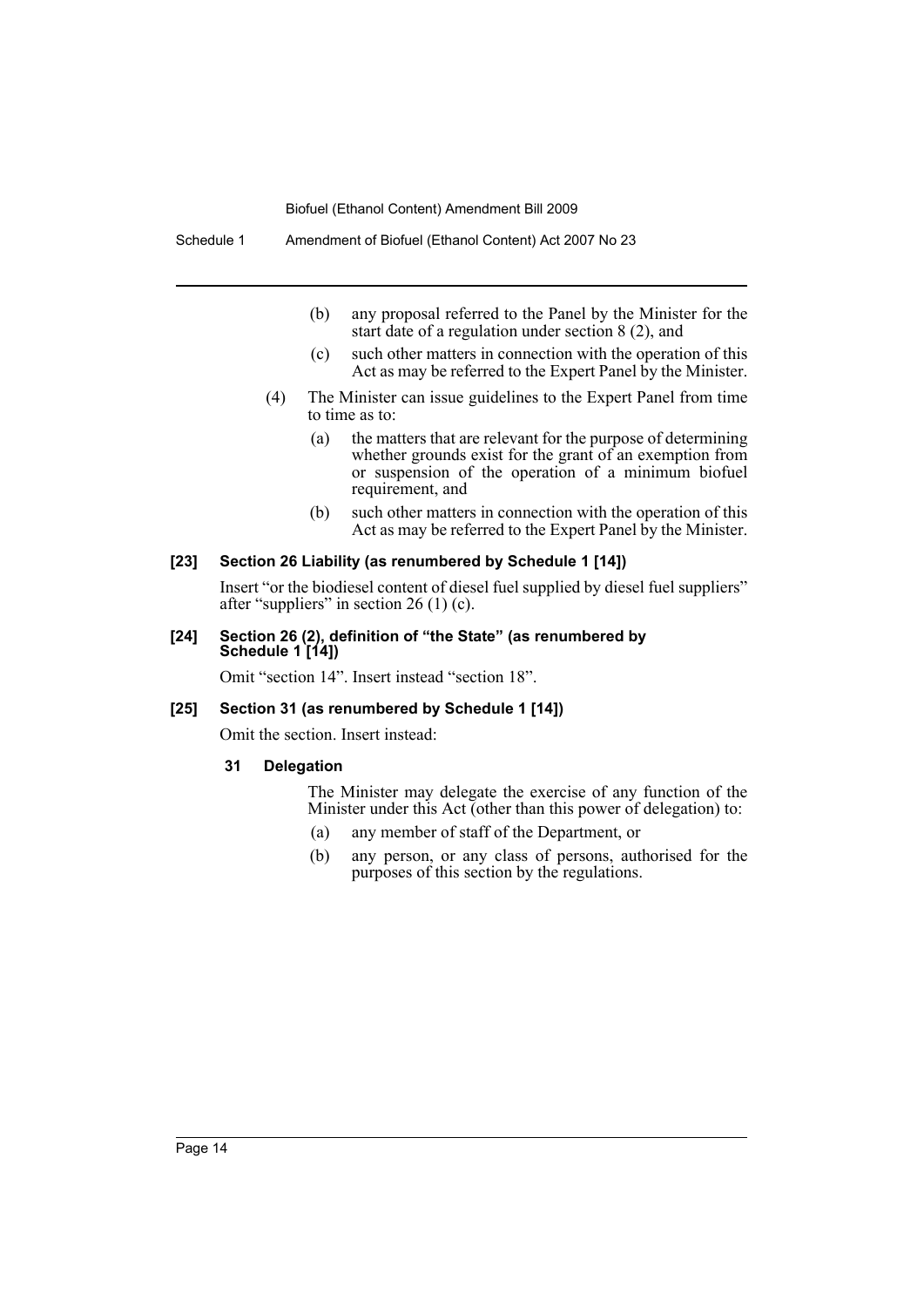Amendment of Biofuel (Ethanol Content) Act 2007 No 23 Schedule 1

#### **[26] Schedule 1**

Insert after section 32 (as renumbered by Schedule 1 [14]):

# **Schedule 1 Savings, transitional and other provisions**

# **Part 1 General**

## **1 Regulations**

(1) The regulations may contain provisions of a savings or transitional nature consequent on the enactment of the following Acts:

*Biofuel (Ethanol Content) Amendment Act 2009*

- (2) Any such provision may, if the regulations so provide, take effect from the date of assent to the Act concerned or a later date.
- (3) To the extent to which any such provision takes effect from a date that is earlier than the date of its publication on the NSW legislation website, the provision does not operate so as:
	- (a) to affect, in a manner prejudicial to any person (other than the State or an authority of the State), the rights of that person existing before the date of its publication, or
	- (b) to impose liabilities on any person (other than the State or an authority of the State) in respect of anything done or omitted to be done before the date of its publication.

# **Part 2 Provisions consequent on enactment of Biofuel (Ethanol Content) Amendment Act 2009**

# **2 Definition**

In this Part:

*amending Act* means the *Biofuel (Ethanol Content) Amendment Act 2009*.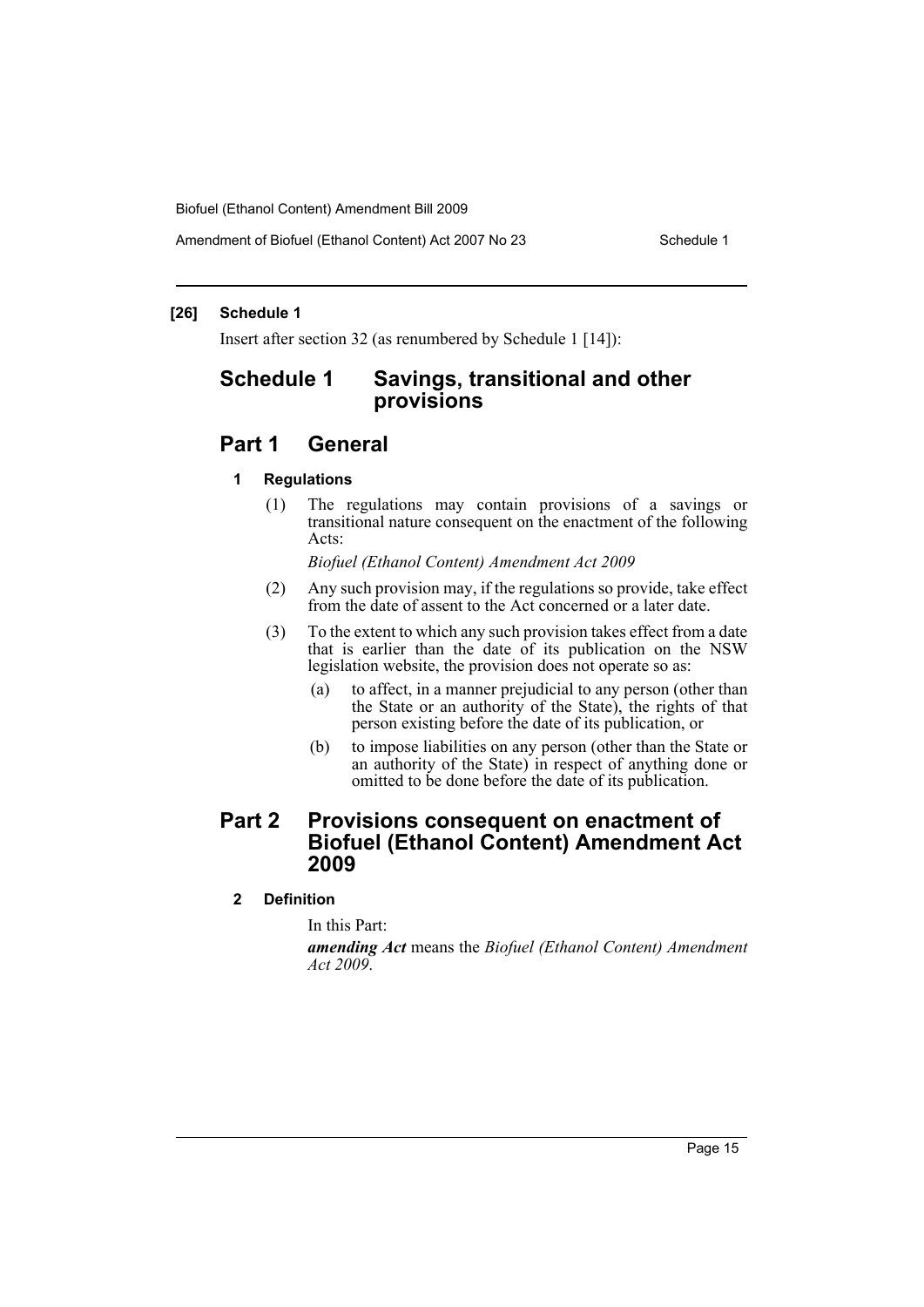Schedule 1 Amendment of Biofuel (Ethanol Content) Act 2007 No 23

## **3 First relevant period for major retailers and sellers of diesel fuel and biodiesel**

The first relevant period to which section 11 (as inserted by the amending Act) applies in respect of:

- (a) sales of petrol and petrol-ethanol blend by a major retailer, and
- (b) sales of diesel fuel and biodiesel blend by a volume fuel seller,

is the first relevant period to start on or after the commencement of Schedule 1 [13] to the amending Act.

**[27] The whole Act (other than section 24 (as substituted by Schedule 1 [22]))** Omit "Department of State and Regional Development" wherever occurring. Insert instead "Department of Lands".